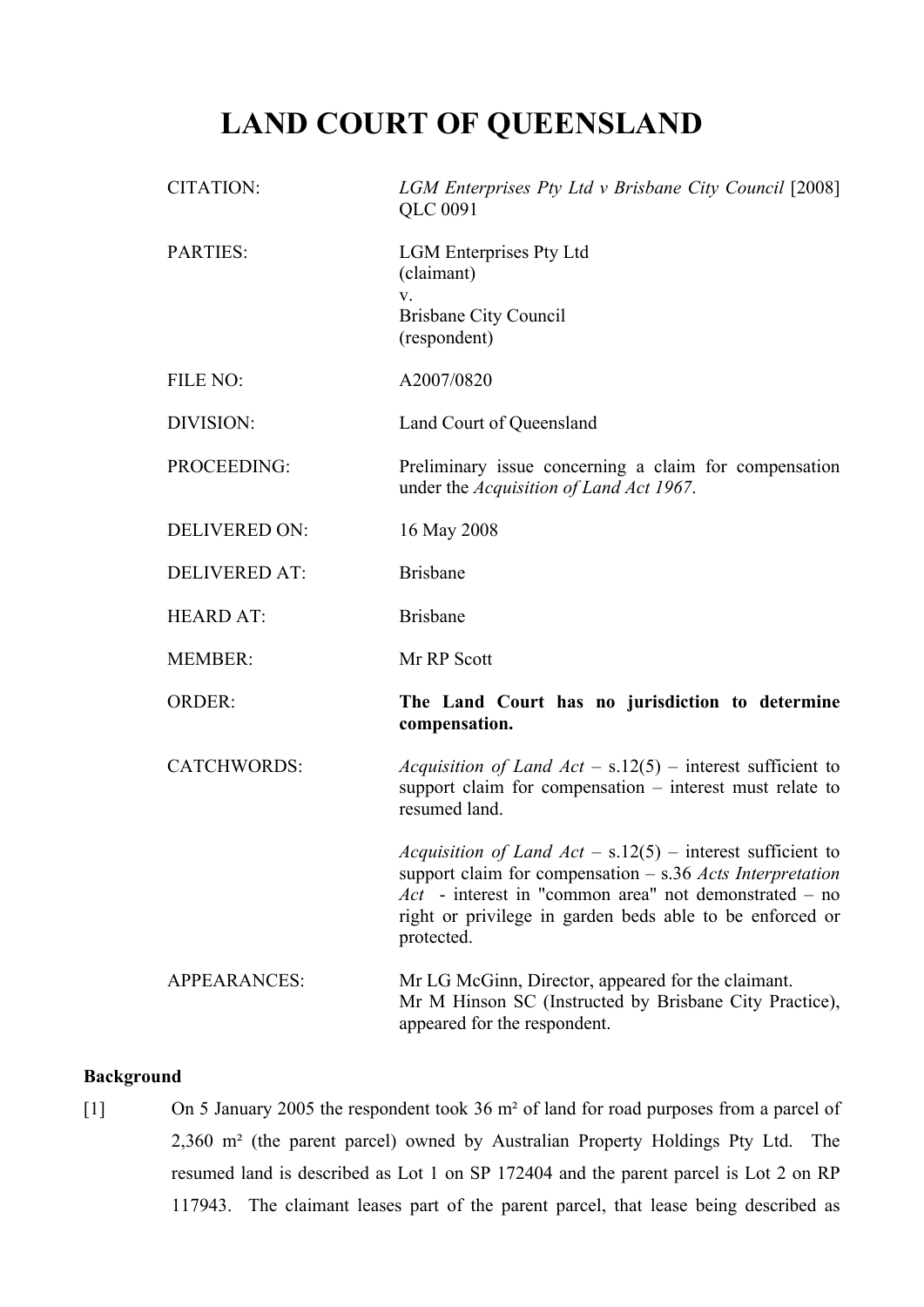Tenancy 1 in a group of 5 tenancies relating to a building on the parent parcel comprising a small shopping centre. A video store operates from Tenancy 1. No part of Tenancy 1 was resumed.

- [2] Pursuant to orders of the President a preliminary issue has come before me for determination; that issue being whether the claimant has an interest sufficient to support a right to claim compensation.
- [3] The resumed land was taken in pursuant to the *Acquisition of Land Act 1967*. A right to claim compensation arises by the operation of s.12(5):

"(5) On and from the date of the publication of the gazette resumption notice the land thereby taken shall be vested or become unallocated State land as provided by the foregoing provisions of this section absolutely freed and discharged from all trusts, obligations, mortgages, charges, rates, contracts, claims, estates, or interest of what kind soever, or if an easement only is taken, such easement shall be vested in the constructing authority or, where the gazette resumption notice prescribes, in the corporation requiring the easement, and the estate and interest of every person entitled to the whole or any part of the land shall thereby be converted into a right to claim compensation under this Act and every person whose estate and interest in the land is injuriously affected by the easement shall have a right to claim compensation under this Act." (my emphasis)

[4] The Notification of Resumption was published in the Queensland Government Gazette dated 7 January 2005. The question of whether the claimant has a right to claim compensation under the *Act* turns on whether it had, at the time of taking, an "estate and interest" which entitled it to the whole or any part of the land. The reference to "the whole or any part of the land" in  $s.12(5)$  is, on the basis of standard statutory construction, a reference to "the land thereby taken"; that is, to the 36 m² resumed by the respondent. If the claimant had at the time of taking such an estate or interest<sup>1</sup> the effect of the resumption was the conversion of that into a right to claim compensation.

### [5] Part 4 of the *Act* concerns compensation. By section 18(1);

"… compensation whereto a right is had under section 12 may be claimed from the constructing authority under, subject to and in accordance with the provisions of this part."

[6] Such claim has been lodged by the claimant with the respondent whose position is that the claimant does not satisfy the requirements of s.12(5) sufficient to found a claim for compensation. In *Sorrento* the Court of Appeal had before it a matter which raised issues of relevance to the present preliminary issue. The appellant before the Court of Appeal held a lease of part of the ground floor of a building erected on the relevant land. A medical practice was conducted on the demised premises which did not include car

1

It was held in *Sorrento Medical Services P/L v Chief Executive, Department of Main Roads* [2007] QCA 73 at [49] that the conjunctive "and" was misplaced and the provision should be understood as referring to "an estate" or interest".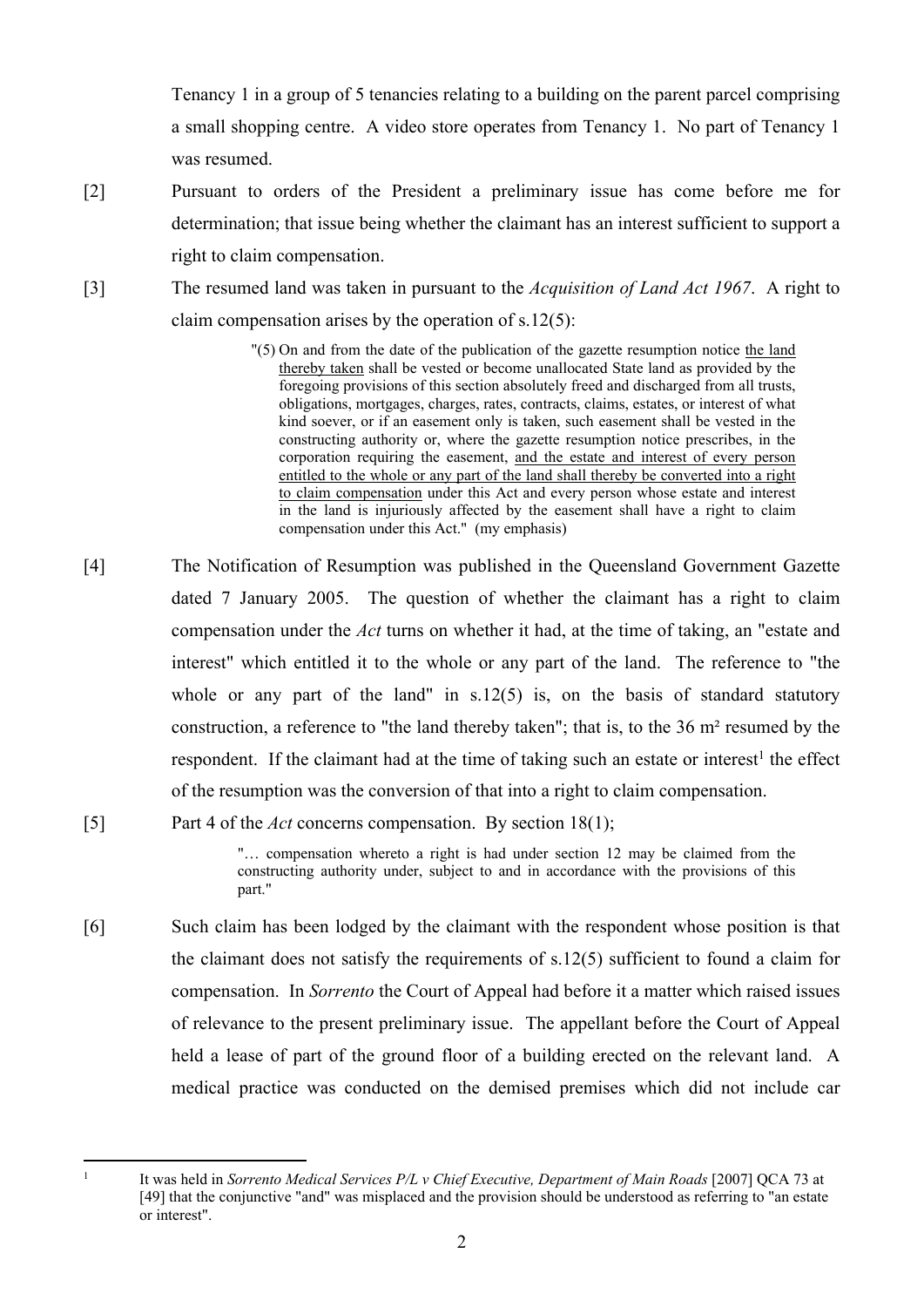parking required by a condition of use of the premises imposed by the Gold Coast City Council. Clauses 42 and 43 of the terms of the lease provided:

"42 The lessor grants to the lessee exclusive rights to use the area marked as 'doctor parking' on the plan annexed hereto for parking of the vehicles of the lessee or its permitted invitees.

43 The lessor grants to the lessee in common with the lessee and its invitees of the area marked 'D' on the said plan the right to permit its patients and the patients of any person associated with the lessee the right to park its his her or their vehicles upon the land marked 'patient parking'."

- [7] Part of the lessors land in *Sorrento* was resumed such that the required number of car parking places was more than halved. No part of the demised premises was resumed. The focus of the Court was therefore on the car park areas part of which comprised "the land thereby taken" (s.12(5)).
- [8] The members of the Court of Appeal were of the view that clauses 42 and 43 of the lease did not amount to an interest in land as that phrase has been construed at common law and in some statutory contexts.<sup>2</sup> Their Honours concluded that clauses 42 and 43 created a contractual license, without more.<sup>3</sup> The majority held that such a license amounted to an "interest" in terms of  $s.12(5)$  such that a right to claim compensation arose.<sup>4</sup> That conclusion was arrived at by applying s.36 of the *Acts Interpretation Act (1954) Qld*  which sets out the '[m]eaning of commonly used words and expressions'. One of those meanings is:

"**interest**, in relation to land … means –

(a) a legal or equitable estate in the land …; or

(b) a right, power or privilege over, or in relation to, the land …"

#### [9] Chersterman J said:

"[63] It may be that to apply the full width of the definition of "interest" found in the Acts Interpretation Act might, in some cases, produce claims for compensation that might properly attract the epithet "absurd", but the present is not of that kind. One has here a right of property clearly identified, the limits of which are specified and which had a value. The proprietor is identified and the existence of the licence was proved in a document available for public search. In my opinion it is a matter of plain justice, not absurdity, that the proprietor should be compensated when his property is destroyed, for the good of the wider public."

## [10] His Honour later said:

"[72] If *interest* in s 12(5) is to be given its wider meaning, as I think it should, the question then becomes whether the appellant's contractual licence was a "right, power or privilege over or in relation to … land …". The Land Appeal Court thought it was a right in relation to land and I would agree. It is probably also a right or a power or privilege over land."

<sup>2</sup> See *Stow v Mineral Holdings (Aust) Pty Ltd* (1977) 180 CLR 295

<sup>3</sup> Paras [10], [18] and [35].

<sup>4</sup> Para [14].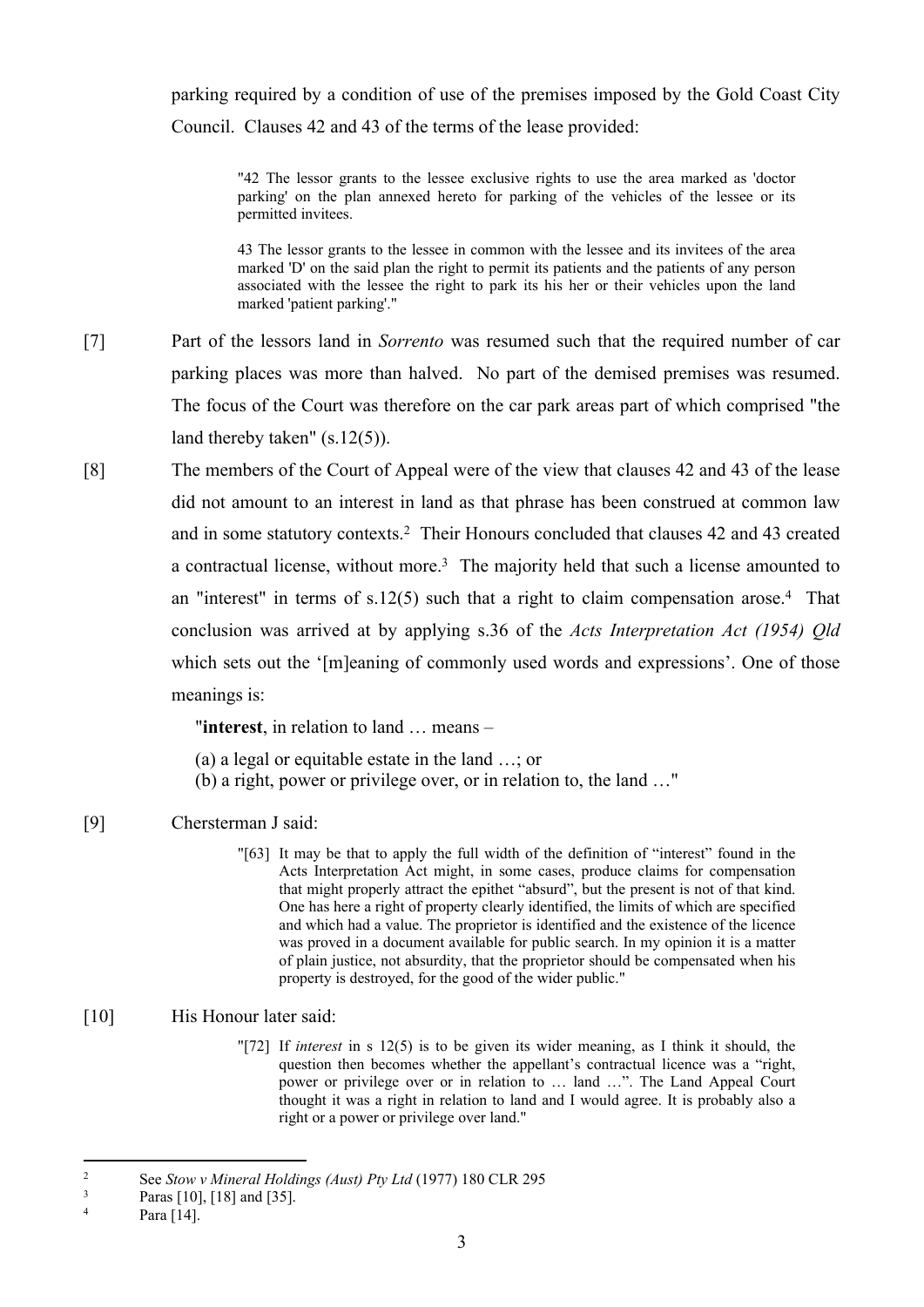and:

- "[77] I conclude that the appellant had a right or power over or in relation to the land taken by the respondent. In my opinion such a right or power is an interest in the resumed land for the purposes of s 12(5). That is so because the definition of "interest" found in the Acts Interpretation Act is the applicable one, the statutory context and subject matter not indicating or requiring otherwise."
- [11] It is clear from the reasons of the majority in *Sorrento* that the question of whether the claimant before me has an interest of the type provided for in s.12(5) of the *Acquisition of Land Act* is answered, at least in part, by considering whether the term "interest" as defined in s.36 of the *Acts Interpretation Act* applies to the relevant circumstances to which I shortly turn. As I understand their Honours' reasons, a contractual licence relating to land can, as occurred in *Sorrento*, give rise to a relevant interest whilst it may be that other factual scenarios could be sufficient to amount to such an interest or might properly be described as being absurd. The reasons, as I understand them, provide no further guidance in that regard.
- [12] On or about 30 November 1998 a lease was entered into between Australia Capital Holdings Pty Ltd as lessor and Nervana Pty Ltd as lessee in respect of Tenancy 1 on the parent parcel. The lease was subsequently registered and on or about 26 June 2000 was transferred to LGM Enterprises Pty Ltd, the claimant before me.
- [13] As part of his submissions Mr McGinn referred to s.18(3) of the *Act*:
	- "(3) Compensation shall not be claimable by or payable to a person who is lessee, tenant or licensee of any land taken if the constructing authority upon written application allows the person's estate or interest to continue uninterrupted."

He submitted that he was able to demonstrate that his business was interrupted by the carrying out of the works associated with the resumption and that it therefore followed that a claim for compensation from the claimant was not excluded by s.18(3). The respondent did not rely on s.18(3). It is not a provision apt to cover the present circumstances and cannot be relied on to exclude *LGM's* claim for compensation.

- [14] The claimant advanced two bases upon which it suggested that it had an interest or estate of the type referred to in s.12(5) of the *Acquisition of Land Act*. The first of those bases related to the car park, though it would be fair to say that this basis was not pressed before me. Clause 10 of the lease provides:
	- "*10.1 The Car Park is subject to the landlord's exclusive control and management.*
	- *10.2 The Tenant's customers in the Centre may use the Car Park for parking motor vehicles.*
	- *10.3 The Tenant and the Tenant's employees and agents do not have right to park in the Car Park. The Landlord may prevent them from parking and discourage those who are not customers from parking.*"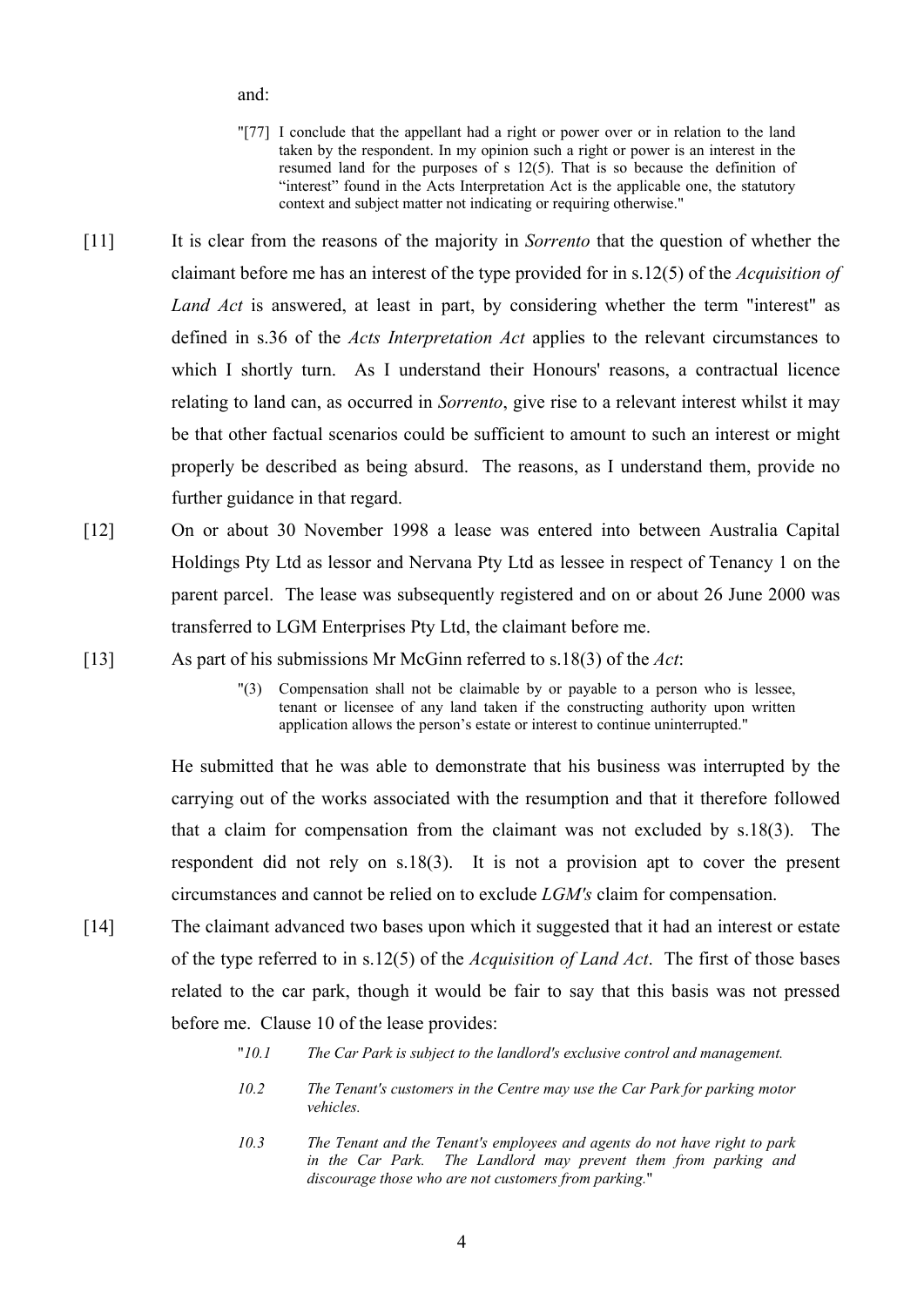#### Clause 1.2 of the lease defines Car Park and Centre as follows:

"'*Car Park*' *means that part of the Centre which the Landlord intends for parking motor vehicles including structures, driveways and vehicular ramps.*

*Centre means the Land and any other land which the Landlord uses with the Land and all improvements constructed on the Land and any other land."*

- [15] Unchallenged evidence from the respondent in the form of a plan and two affidavits supports a submission for the respondent that the 36 m<sup>2</sup> area that was resumed did not contain any area defined in the lease as car park. That submission was not resisted by the claimant. The resumed area contained part of garden beds planted with shrubs and in one location part of the kerb and channel separating the car park from the landscaped garden beds. The kerb and channel performs a drainage function not a car parking function.
- [16] Whatever the nature of the claimant's rights, powers or privilege is with respect to the car park, any interest arising there from does not relate to the land taken. It follows that such interest is not converted by s.12(5) into a right to claim compensation.
- [17] I now turn to the second and main basis of the claimant's argument that it had an interest giving rise to right to claim compensation under the *Act*. The parent parcel is located on the south-west corner of the Appleby and Rode Roads and has a curved frontage to that intersection. A landscaped garden bed comprising a narrow strip of shrubbery irrigated by way of a sprinkler system has been developed between the back of the kerb which borders the car park and a low concrete wall bordering the public footpath. Steps have been constructed towards the northern part of the curved garden bed to allow access to the shops on the parent parcel. Pedestrian access can also be obtained via two vehicular entrance/exit driveways.
- [18] Mr McGinn explained that there were nine gaps between the shrubs in the garden area and many shoppers visiting his video store and other shops on the parent parcel would gain access through these gaps. The landlord had placed some large pavers randomly on the garden bed in such gaps. The pavers were placed there, according to Mr McGinn to provide some protection to the irrigation system and to the plants. I understand from Mr McGinn that access onto the parent parcel through four of these gaps has been impeded by the works constructed as part of the purpose of the resumption, in particular by narrowing the garden beds and leaving a slope too steep to allow safe access.
- [19] The resumed land included part of the relevant garden bed area. The question is therefore whether the claimant has an estate or interest of the type provided for in s.12(5) which respect to that resumed land. The garden area is not part of the demised premises so the lease held by LGM does not confer on it an estate or interest in real property as such terms are generally understood. The question therefore becomes one of asking

5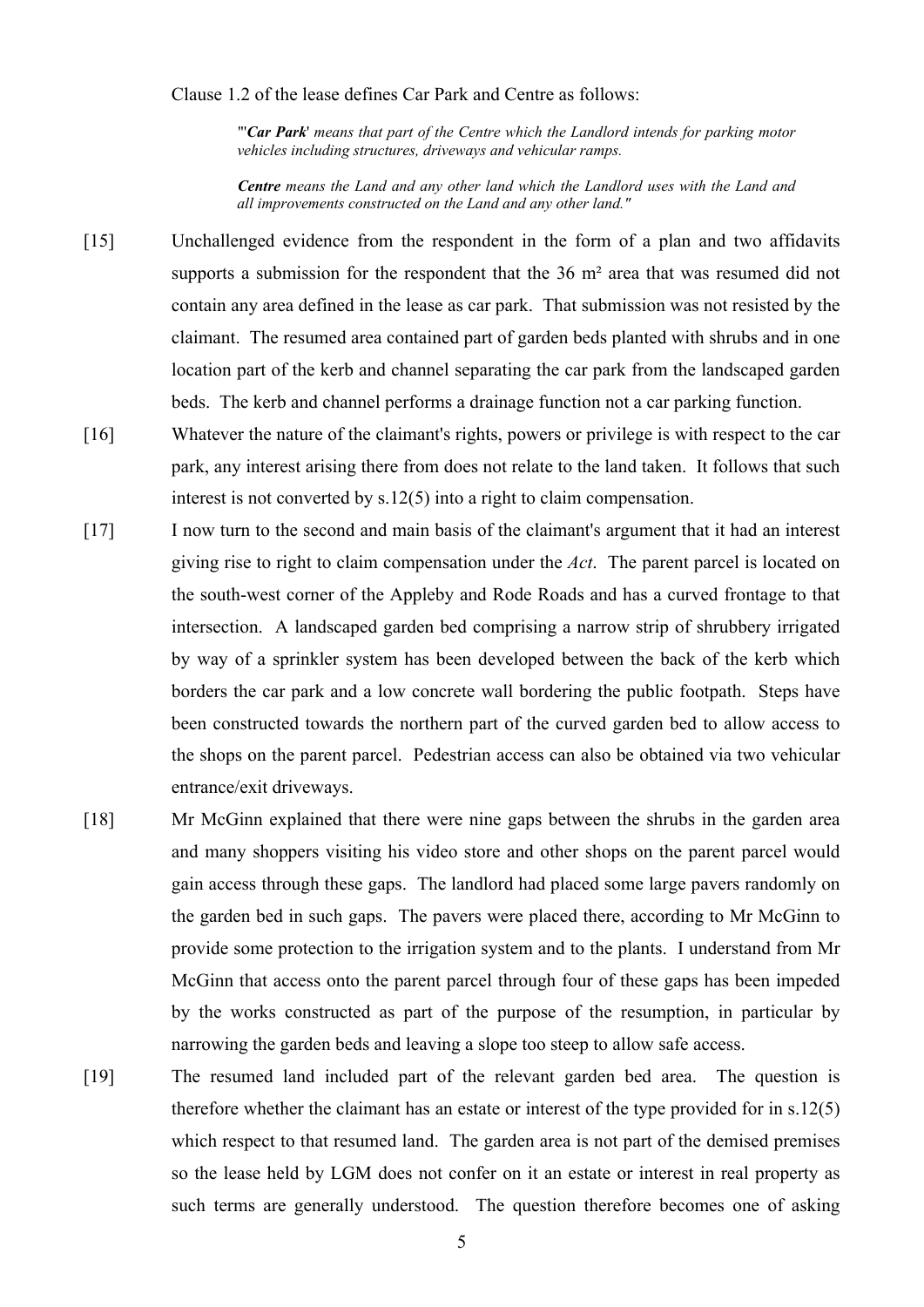whether the broad definition of "interest" provided by s.36 of the *Acts Interpretation Act* as considered by the Court of Appeal in *Sorrento* applies to the relevant facts to lead to a conclusion in favour of the claimant.

[20] Mr McGinn submitted that LGM enjoys a right, power or privilege over the garden area as it is part of the "common area" referred to in the lease; and the claimant enjoys certain benefits under the lease with respect to that common area.

[21] Common areas is defined in 1.2 of the lease:

"*Common Areas*" *means the parts of the Centre provided by the Landlord for common use*."

[22] The term "Common Area" has a broadly accepted meaning which is reflected in clause 8.4:

> "*The Tenant may use that part of the Common Areas immediately outside the Premises for display purposes.*"

That is, the areas immediately outside the demised premises which may be a covered walkway, is a common area used by all of the tenants as part of their enjoyment of their leased areas. The lessee may exclusively use part of that area for display purposes. The car park, or an area in which a collection of rubbish bins might be located are other examples of what are frequently referred to as common areas.

[23] Clause 8.3 of the lease says:

"Subject to the Centre Rules, the Tenant and its employees and agents may use the Common Areas for the purposes for which they are intended."

No evidence of Centre Rules, if such exist, was provided. I think that the central question which arises is whether the landlord may be understood as having intended that the garden area be an area provided for common use in the manner discussed in the preceding paragraph. The garden beds apparently serve an ornamental or decorative purpose. There is no provision in the lease relating to the garden area similar to that found in clause  $10.2<sup>5</sup>$  in which a right or privilege in customers to use the car park is expressed. There is little doubt that the landlord would not have intended the tenants or the customers to have use of the garden area for gardening purposes. Nor do I think that it can be concluded that the garden was intended as a common area for the purpose of access to the shops on the parent parcel, except by way of the steps constructed through a small section of the garden bed. The landlord seems to have tacitly recognised that some shoppers were gaining access to the shops through the gaps between the shrubs in the garden beds and he responded accordingly. At best a licence terminable at will has been

5

See [14].